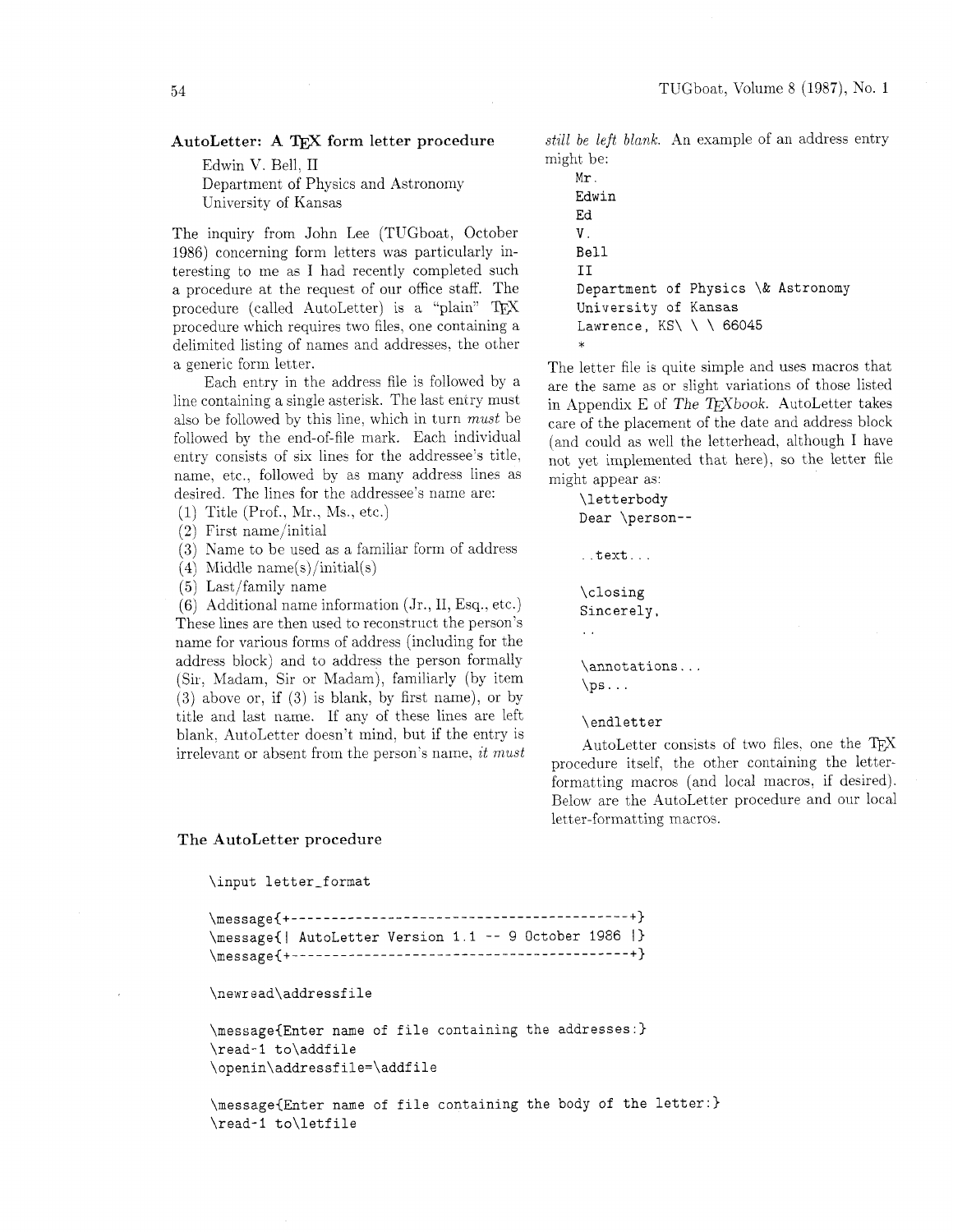```
x:::::::::::::::::::::::::::::::::::::::::::::::::::::::::::::::::::::::::::::: 
% Now read in an entry containing the person to whom to send the letter 
............................................................................... 0.. . . . . ...... ................... 
\endlinechar=-1
\read\addressfile to\text \let\title=\text
\loop 
    \read\addressfile to\text \let\firstname=\text 
    \read\addressfile to\text \let\nickname=\text 
    \read\addressfile to\text \let\middlename=\text 
    \read\addressfile to\text \let\lastname=\text 
    \read\addressfile to\text 
         \ifx\text\blank\def\jr()\else\def\jr{, \text)\fi 
         \endlinechar='015 
    \message{Now processing letter to \addressee.}
    \getaddress 
    \doletter 
      \endlinechar=-1 
    \read\addressfile to\text \let\title=\text 
    \ifeof\addressfile\endfalse\else\endtrue\fi 
    \if end 
\repeat
```
\bye

**The letter-formatting macros** 

```
\input whatever local macro package you wish here 
\twelvept % 12-point size is so much easier to read 
\hsize=6.5truein 
\vsize=8.0truein 
\hoffset=1.0truein
\voffset=l.5truein \raggedbottom
\interlinepenalty=1000
\parindent=0pt
\parskip=0pt
\nopagenumbers
```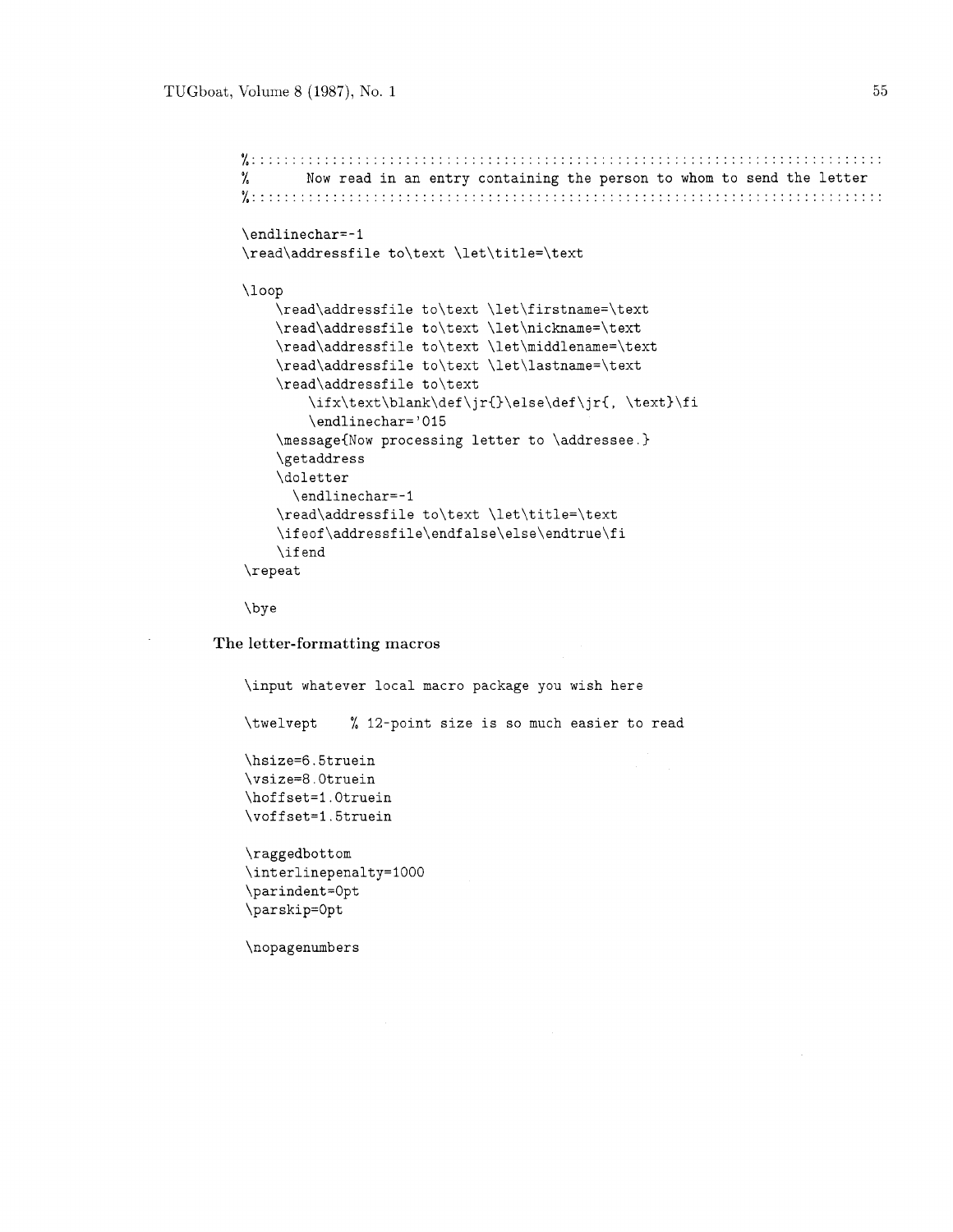```
y..::::::::::::::.:::..:.::.:::::::::::::::::::.:::::::...:..:.:.:::.:::::::::: 
0.. .... ....... 
% Define some stuff so that the headlines will come out the way 
       we want them to be.
x:::::::::::::::::::::::::::::::::::::::::::::::::::::::::::::::::::::::::::::: 
\newbox\headbox
\headline={\ifnum\pageno>1
   {\twelverm
      \global\setbox\headbox=\vbox\bgroup%
         \leftline{\addressee}
         \leftline{\today}
         \leftline{Page \folio}\egroup}\copy\headbox
   \else\hfil\fi}
\def\makeheadline{\vbox to Opt{\vskip-70.6pt
   \line{\vbox to30.6pt{}\the\headline}\vss}
   \nointerlineskip}
\newif\ifend
7 .............................................................................. 
I.. .......................................................................... 
% Macros for reading in the address from the file. 
\def\blank{}
\def\endletter{\endmode\vfill\eject\pageno=1}
\newdimen\longindentation \longindentation=lOtruecm 
\newbox\theaddress 
\newif \if ast 
\def\aster{* ) 
\def\getaddress{{\global\setbox\theaddress=\vbox\bgroup\raggedright%
   \hsize=\longindentation 
   \everypar{\hangindent2em) 
      \lineC\vbox tol0.2pt{)\addressee\hss)\egroup% 
   C\loopC\read\addressfile to\text 
      \ifx\text\aster\astfalse\else\asttrue\fi 
      \ifast\global\setbox\theaddress=\vbox\bgroup\unvbox\theaddress 
         \line{\vbox to 10.2pt{)\text\hss)\egroup)\repeat)))
```
56

 $\sigma_{\rm eff}$  .